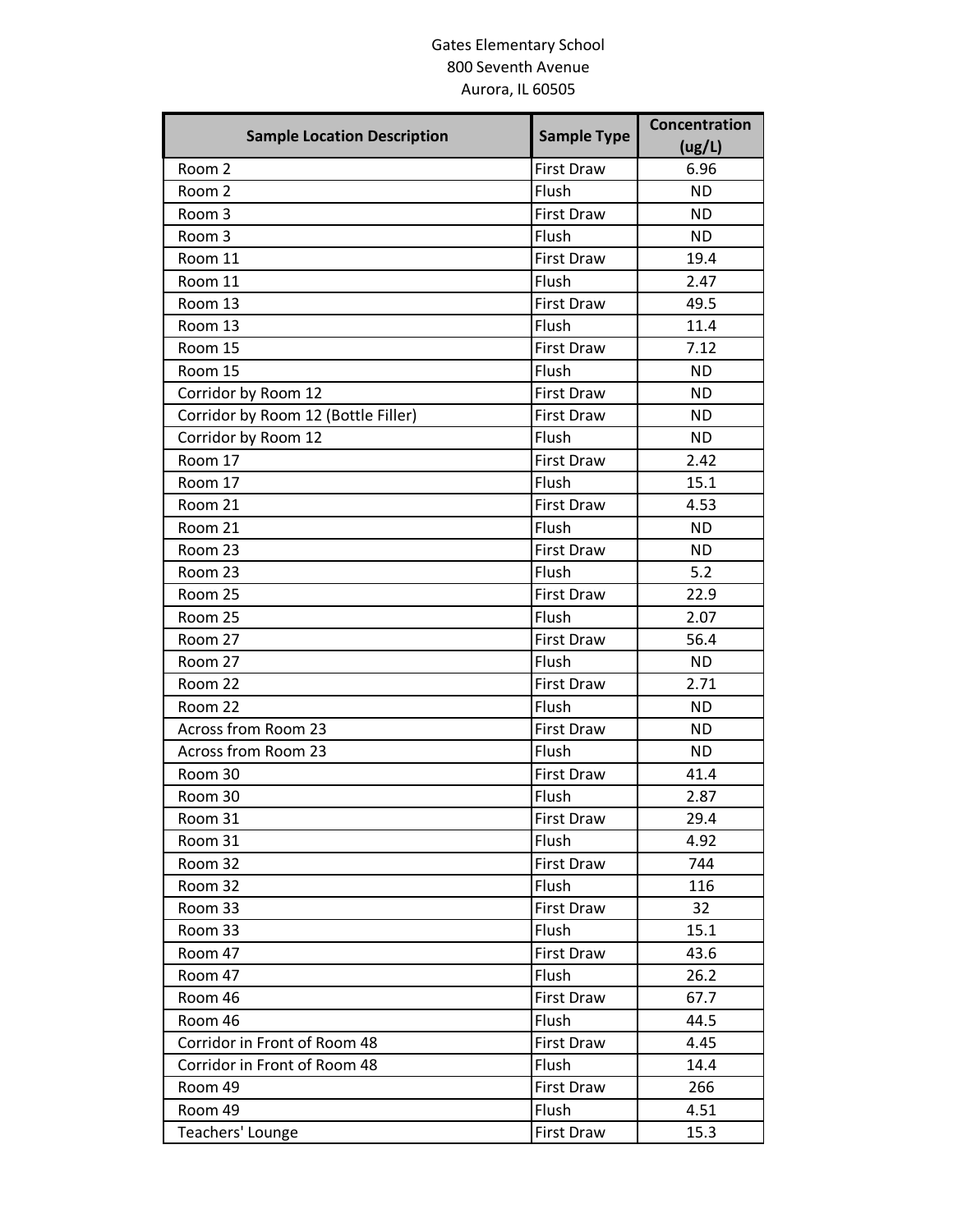## Gates Elementary School 800 Seventh Avenue Aurora, IL 60505

| <b>Sample Location Description</b>              | <b>Sample Type</b> | Concentration<br>(ug/L) |
|-------------------------------------------------|--------------------|-------------------------|
| Teachers' Lounge                                | Flush              | 10.5                    |
| Corridor Across from Kitchen                    | <b>First Draw</b>  | <b>ND</b>               |
| <b>Corridor Across from Kitchen</b>             | Flush              | 2.02                    |
| Room 45                                         | <b>First Draw</b>  | 50.8                    |
| Room 45                                         | Flush              | 14.6                    |
| Across from Room 41                             | <b>First Draw</b>  | 6.88                    |
| Across from Room 41                             | Flush              | 9.66                    |
| Room 41                                         | <b>First Draw</b>  | 59.6                    |
| Room 41                                         | Flush              | 14.1                    |
| Room 42                                         | <b>First Draw</b>  | 16.4                    |
| Room 42                                         | Flush              | 4.21                    |
| Small Sink by Door                              | First Draw         | <b>ND</b>               |
| Small Sink by Door                              | Flush              | <b>ND</b>               |
| Main Kitchen (Right Spout)                      | <b>First Draw</b>  | <b>ND</b>               |
| Main Kitchen (Left Spout)                       | <b>First Draw</b>  | <b>ND</b>               |
| Main Kitchen                                    | Flush              | <b>ND</b>               |
| Nurse's Office                                  | First Draw         | <b>ND</b>               |
| Nurse's Office                                  | Flush              | <b>ND</b>               |
| Main Office - Kitchen                           | <b>First Draw</b>  | <b>ND</b>               |
| Main Office - Kitchen                           | Flush              | <b>ND</b>               |
| Room 51J                                        | <b>First Draw</b>  | 2.72                    |
| Room 51J                                        | Flush              | <b>ND</b>               |
| Corridor by Room 51J (Left)                     | <b>First Draw</b>  | <b>ND</b>               |
| Corridor by Room 51J (Left)                     | Flush              | <b>ND</b>               |
| Corridor by Room 51J (Right)                    | <b>First Draw</b>  | <b>ND</b>               |
| Corridor by Room 51J (Right)                    | Flush              | <b>ND</b>               |
| <b>Boiler Room</b>                              | First Draw         | 47.2                    |
| <b>Boiler Room</b>                              | Flush              | 14                      |
| Corridor Between Room 65/64 and Library (Left)  | <b>First Draw</b>  | <b>ND</b>               |
| Corridor Between Room 65/64 and Library (Left)  | Flush              | <b>ND</b>               |
| Corridor Between Room 65/64 and Library (Right) | <b>First Draw</b>  | <b>ND</b>               |
| Corridor Between Room 65/64 and Library (Right) | Flush              | <b>ND</b>               |
| Room 65                                         | First Draw         | <b>ND</b>               |
| Room 65                                         | Flush              | <b>ND</b>               |
| Room 64                                         | <b>First Draw</b>  | <b>ND</b>               |
| Room 64                                         | Flush              | <b>ND</b>               |
| Room 63                                         | <b>First Draw</b>  | <b>ND</b>               |
| Room 63                                         | Flush              | <b>ND</b>               |
| Room 62                                         | First Draw         | <b>ND</b>               |
| Room 62                                         | Flush              | <b>ND</b>               |
| Room 61                                         | <b>First Draw</b>  | <b>ND</b>               |
| Room 61                                         | Flush              | <b>ND</b>               |
| Room 60                                         | <b>First Draw</b>  | <b>ND</b>               |
| Room 60                                         | Flush              | ND.                     |